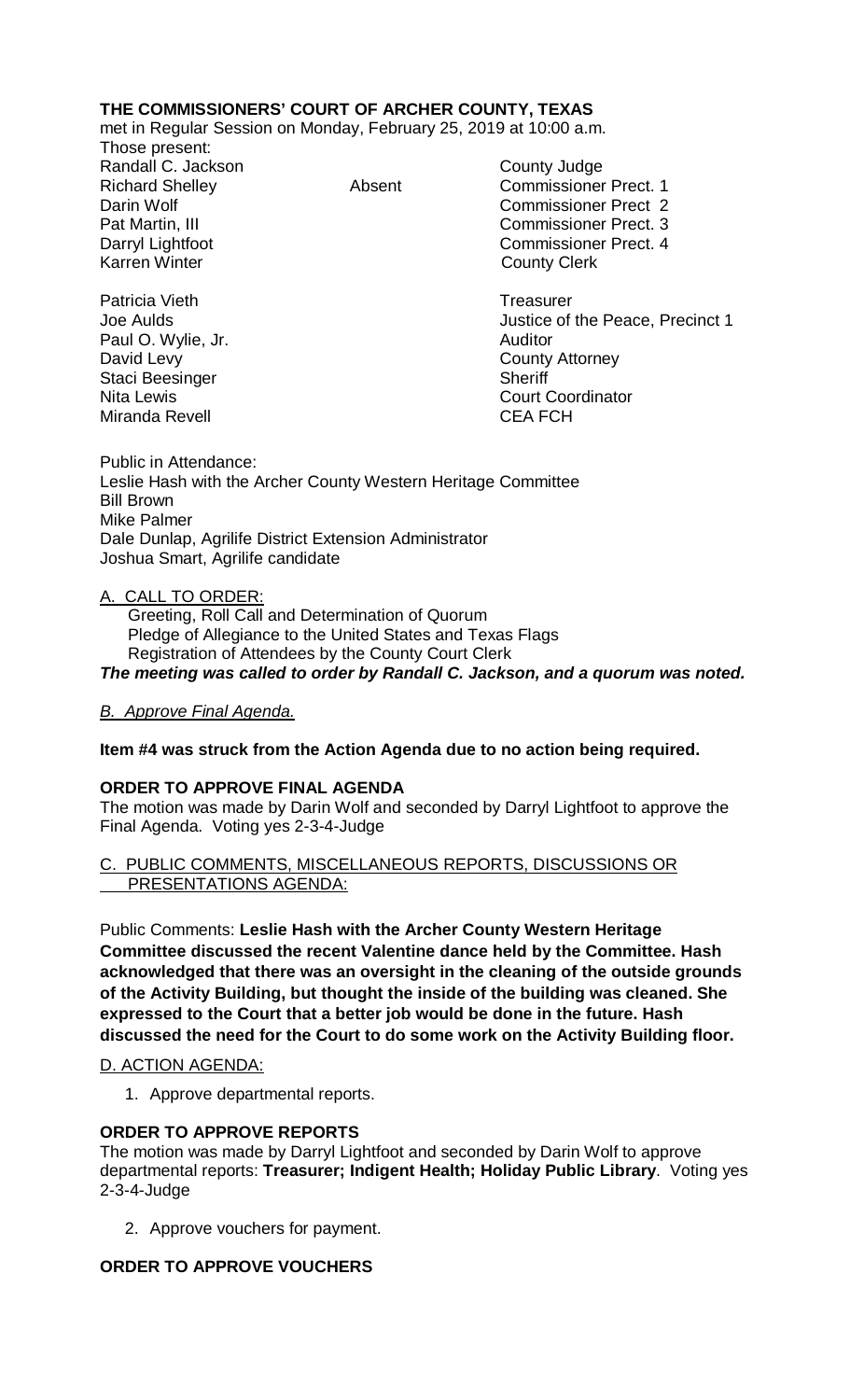The motion was made by Darryl Lightfoot and seconded by Pat Martin, III to approve vouchers for payment. Voting yes 2-3-4-Judge

**3.** Approve payroll reports. **Patricia Vieth discussed the reports reflecting the vacation and sick leave that Vicki Wright would be paid.** 

#### **ORDER TO APPROVE REPORTS**

The motion was made by Pat Martin, III and seconded by to Darin Wolf to approve payroll reports. Voting yes 2-3-4-Judge

- 4. Approve line item transfers. **Removed.**
- 5. Approve Education Certificates.

#### **ORDER TO APPROVE CERTIFICATES**

The motion was made by Randall C. Jackson and seconded by Darin Wolf to approve education certificates: **Joe Aulds; Patricia Vieth**. Voting yes 2-3-4-Judge

6. Approve Publisher's Certificates.

# **ORDER TO APPROVE CERTIFICATES**

The motion was made by Darryl Lightfoot and seconded by Pat Martin, III to approve publisher's certificates. Voting yes 2-3-4-Judge

**7.** Consider and/or approve Joshua Smart as the new Archer County Extension Agent -Agriculture/Natural Resource**. Dale Dunlap, Agrilife District Extension Administrator, introduced Joshua Smart as the new county agent for Archer County for the Ag/Natural Resources.**

### **ORDER APPROVING EXTENSION AGENT**

The motion was made by Pat Martin, III and seconded by Darin Wolf to approve Joshua Smart as the new Archer County Extension Agent for Ag/Natural Resources. Voting yes 2-3-4-Judge

8. Open Bids for the purchase of Road Base Material.

# **OPEN BIDS**

#### Zack Burkett Co.

| <b>Any Pit</b>            |         |
|---------------------------|---------|
| Type BGr-3 or Gr-4        | \$21.00 |
| <b>Driveway Material</b>  | \$8.50  |
| Oversize                  | \$9.00  |
| 1 % Base                  | \$6.75  |
| 1" Base                   | \$7.50  |
| <b>TX DOT Base</b>        | \$8.00  |
| FOB Plant #2              |         |
| <b>ASPPM Cold Patch</b>   | \$95.00 |
| Hot Mix                   | \$62.50 |
| PB GR-3 or GR-4           | \$40.00 |
| Cold Mix                  | \$67.50 |
| Bia City Crushed Concrete |         |

# Big City Crushed Concrete

Flex base \$9.00

9. Consider and/or take action on Bids for the purchase of Road Base Material.

# **ORDER TO ACCEPT BID**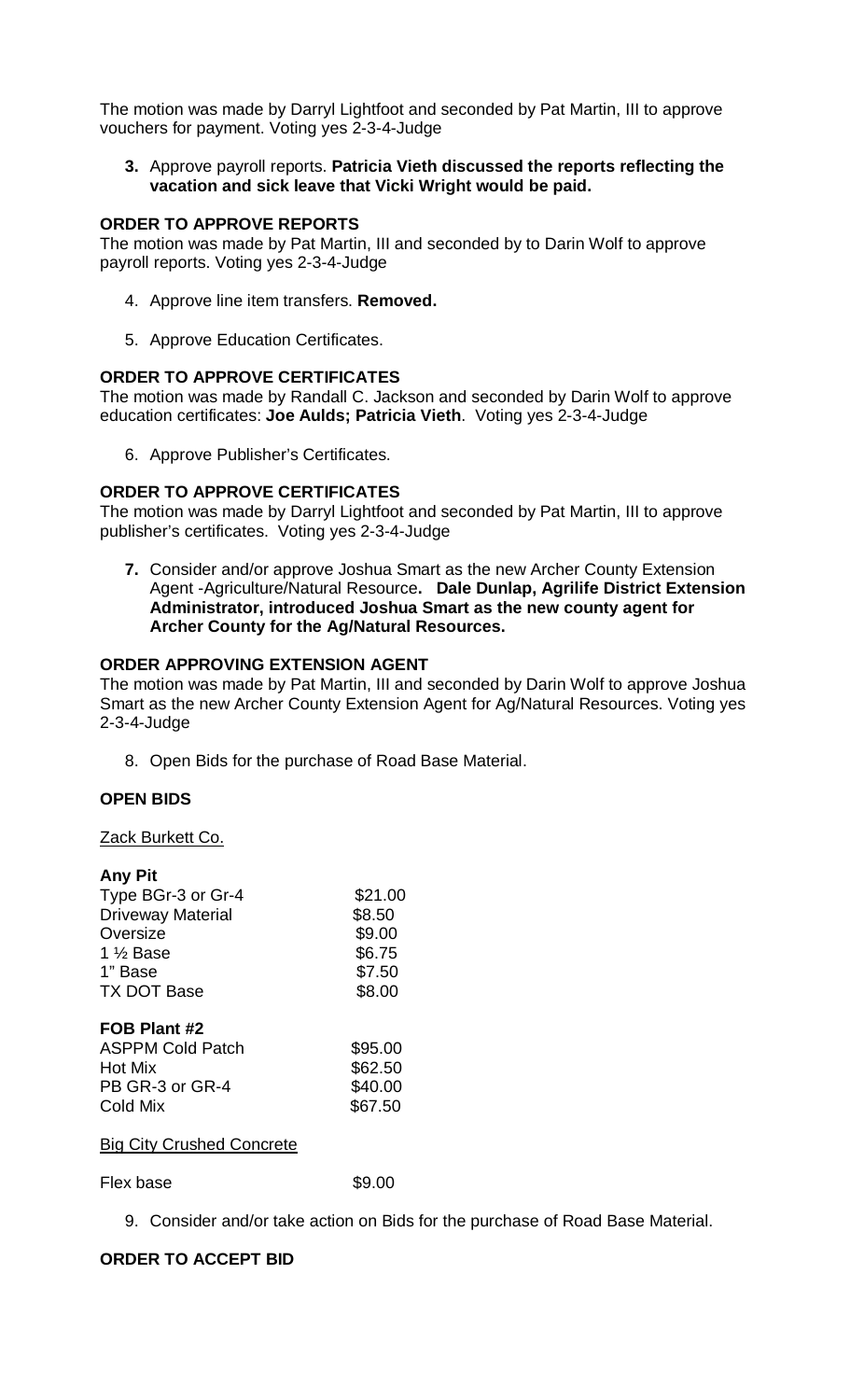The motion was made by Pat Martin, III and seconded by Darryl Lightfoot to accept the bid of Zack Burkett Co. as the primary bid and the bid of Big City Concrete as the secondary bid for road base material. Voting yes 2-3-4-Judge

10.Open Bids for the purchase of Fuel and Oil.

### **OPEN BIDS**

Windthorst Fuel & Supply, LLC

| Unleaded gas        | \$.15 over cost |
|---------------------|-----------------|
| <b>Clear Diesel</b> | \$.15 over cost |
| <b>Red Diesel</b>   | \$.15 over cost |

Kelly Propane and Fuels

| Unleaded gas        | \$.15 over cost |
|---------------------|-----------------|
| <b>Clear Diesel</b> | \$.15 over cost |
| <b>Red Diesel</b>   | \$.15 over cost |

#### Haigood & Campbell, LLC

| Unleaded gas        | \$.18 over cost plus .02 loading fee |
|---------------------|--------------------------------------|
| <b>Clear Diesel</b> | \$.18 over cost plus .02 loading fee |
| <b>Red Diesel</b>   | \$.18 over cost plus .02 loading fee |

11.Consider and/or take action on Bids for the purchase of Fuel and Oil.

#### **ORDER TO ACCEPT BID**

The motion was made by Darin Wolf and seconded by Darryl Lightfoot to accept the bid of Windthorst Fuel & Supply, LLC as the primary bid and the bids of Kelly Propane and Fuels and Haigood & Campbell, LLC as the secondary bids for fuel and oil. Voting yes 2-3-4-Judge

**12.**Discuss and/or take action on Archer Activity Building floor. **Pat Martin, III discussed the condition of the floor at the Archer Activity Building. Martin advised the floor needed to be strip and waxed. He reported that the floor needs some repairs to be made.**

#### **ORDER TO APPROVE FLOOR REPAIRS**

The motion was made by Pat Martin, III and seconded by Darin Wolf to approve striping, waxing and repairing the Archer Activity Building floor. Voting yes 2-3-4

**13.**Discuss and/or take action on use of Archer Activity Building. **Randall C. Jackson discussed the lease agreement currently in place. Darin Wolf suggested a deposit needs to be in place before each event. Leslie Hash asked to be updated on the damage left in the building and agreed that the Committee should pay the \$100.00 cleanup deposit. David Levy explained the guidelines that are in place currently.**

# **ORDER TO APPROVE GUIDELINES**

The motion was made by Randall C. Jackson and seconded by Darryl Lightfoot to approve guidelines for the use of Archer Activity Building. Voting yes 2-3-4-Judge

**14.**Discuss and/or take action installing doors and locks at the State Health Dept. Building. **Pat Martin, III discussed the purchase of new doors and locks at the State Health Department.**

#### **ORDER TO TABLE APPROVING DOORS AND LOCKS**

The motion was made by Randall C. Jackson and seconded by Darryl Lightfoot to table approving installing doors and locks at the State Health Department Building. Voting yes 2-3-4-Judge